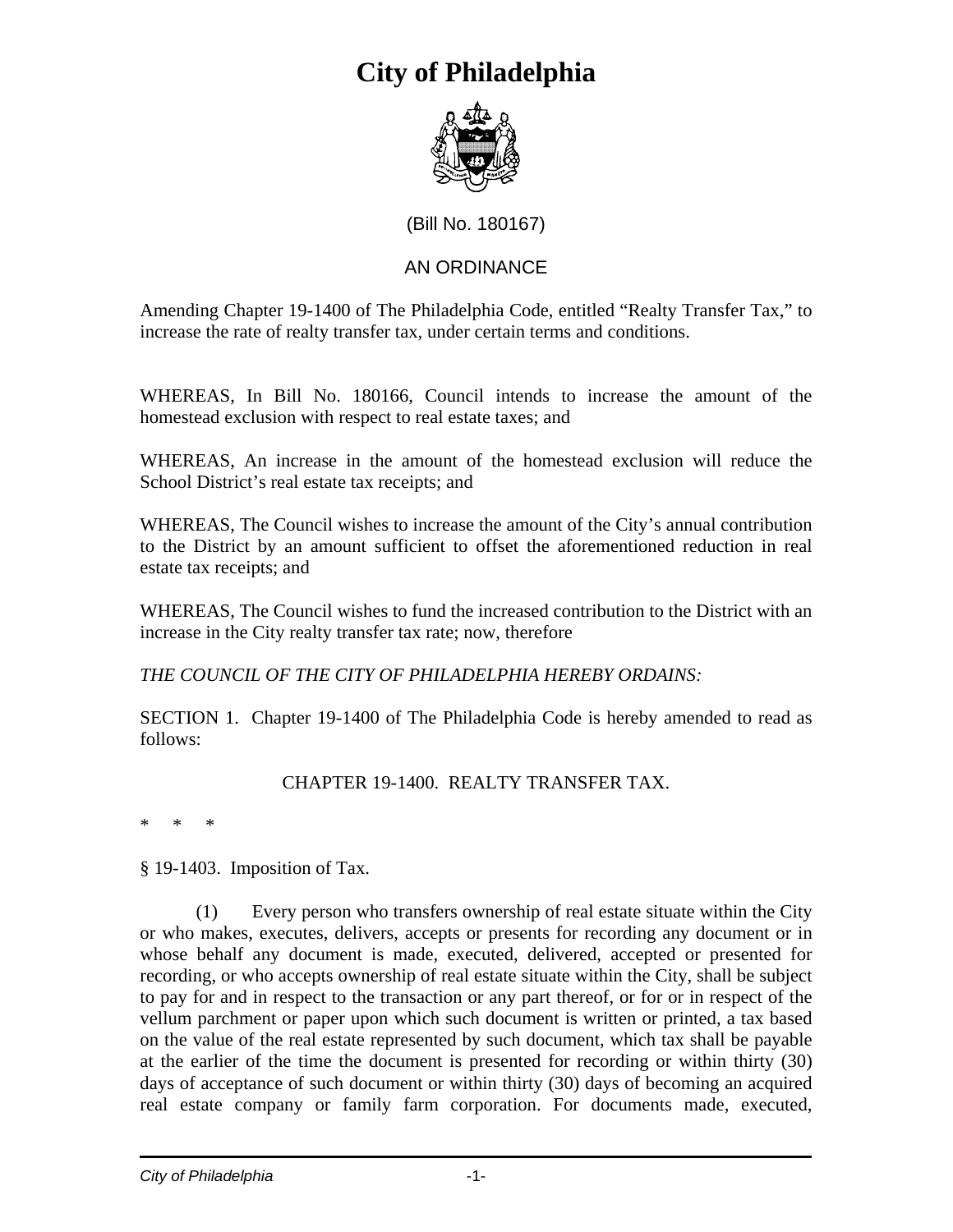BILL NO. 180167 continued Copy

delivered or accepted or presented for recording during each of the following fiscal years, the amount of tax shall be computed by multiplying the value of the real estate represented by such document by the following rates of tax:

 $\star$  \* \* \*

 (h) three and ten one-hundredths percent (3.10%) for the period commencing January 1, 2017 and ending [December 31, 2036;] *June 30, 2018;* and

 *(i) three and two hundred seventy-eight one-thousandths percent (3.278%) for the period commencing July 1, 2018, and ending December 31, 2036; and* 

 [(i) three percent (3.0%)] *(j) three and one hundred seventy-eight onethousandths percent (3.178%)* for the period commencing January 1, 2037 and thereafter.

\* \* \*

 $\overline{\phantom{a}}$  , and the set of the set of the set of the set of the set of the set of the set of the set of the set of the set of the set of the set of the set of the set of the set of the set of the set of the set of the s **Explanation:** 

[Brackets] indicate matter deleted. *Italics* indicate new matter added.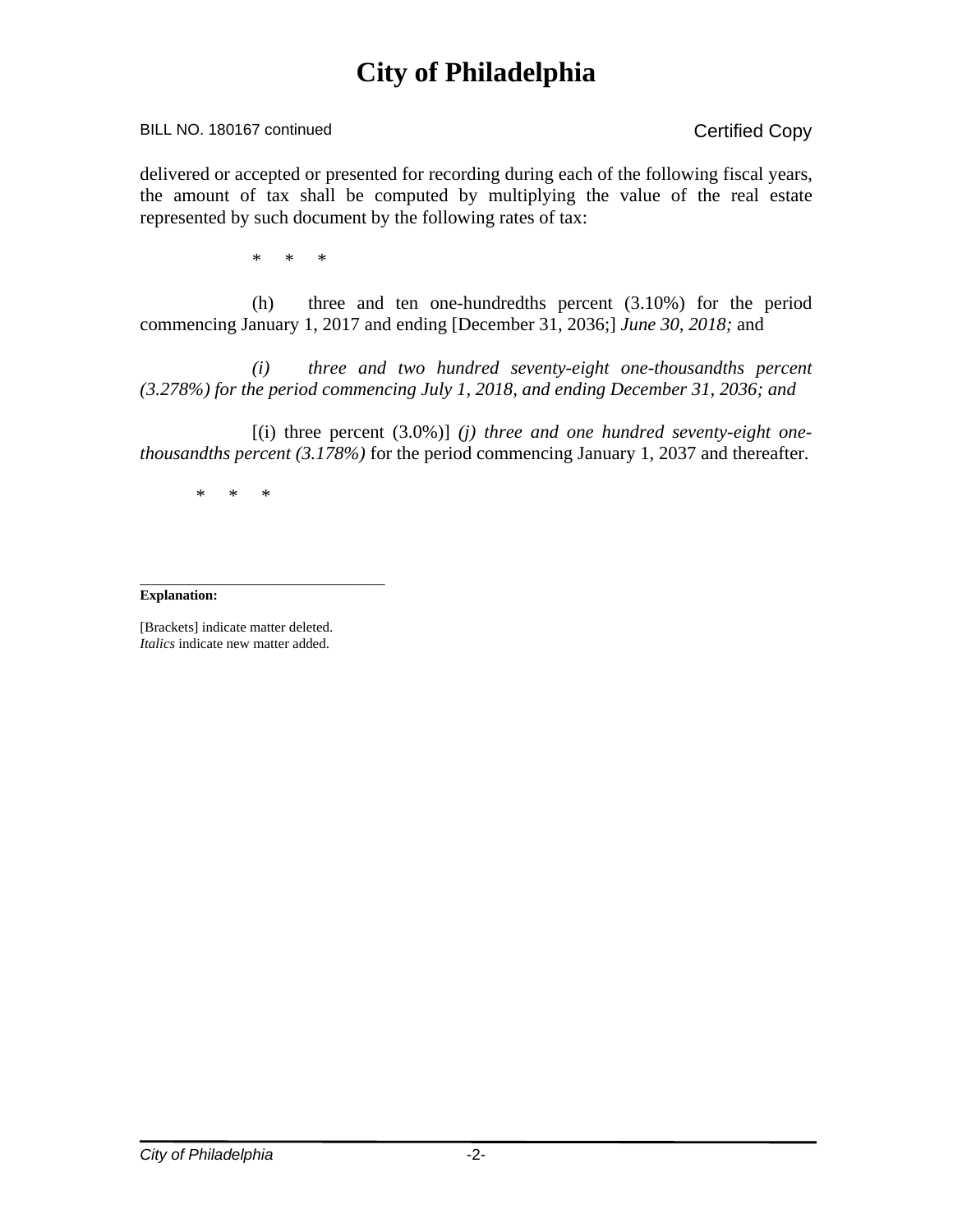BILL NO. 180167 continued Copy